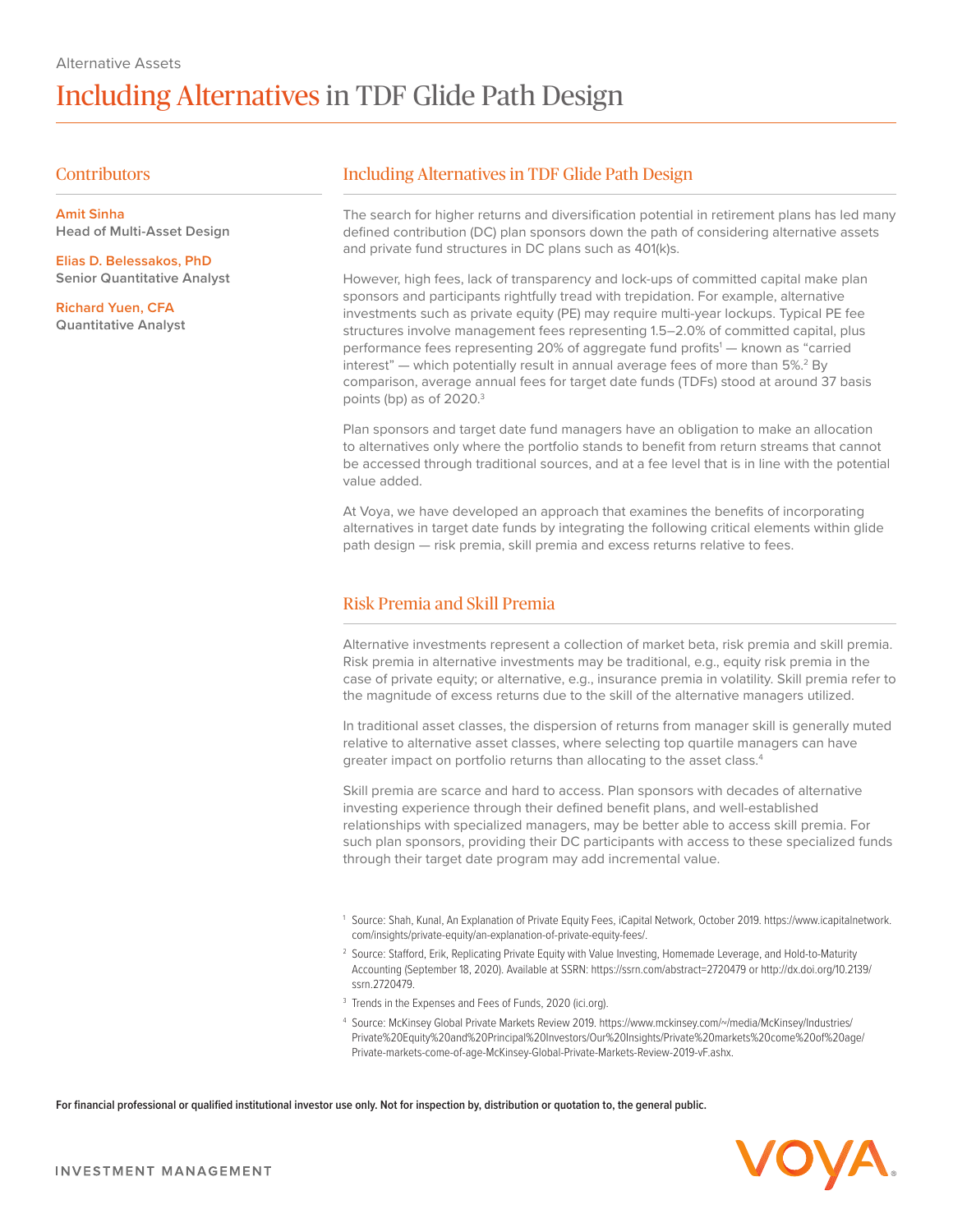The potential benefits of alternatives must be compared with the potential added value from asset allocation and manager selection.

Identifying skill is difficult in private markets — typical metrics such as internal rate of return do not offer appropriate comparisons in a multi-asset framework. Voya uses alternative measures such as public market equivalents (PMEs), excess value and replication of returns via public market factors. These measures help us understand private market returns and enable us to better identify manager skill and persistence.

Given the scarcity of skill premia, which raises their cost, an intelligent alternatives portfolio would have to balance limited access to skill premia with additional sources of returns such as alternative risk premia; and potentially at lower cost, replicating the median returns of private equity funds using public equities.

## Excess Return Relative to Fees

Investment management fees play an important role in determining the appropriate alternatives approach in target date funds. With the industry average for target date fund fees around 37 basis points (footnote 2), the additional value from alternatives needs to be considered in relation to fees paid.

In the context of TDFs, the additional value from alternatives must be viewed in comparison with the additional value that can be obtained from other sources such as asset allocation and manager selection. Specifically, the excess returns from alternatives should be evaluated against the excess returns from an active allocation to a diversified portfolio of traditional assets (Figures 1 and 2).

### **Figure 1. Higher fees present a hurdle to inclusion of private equity in TDFs**



#### **Excess returns relative to fees paid**

■ Estimated Fees ■ Estimated Net Excess Returns

Source: Voya Investment Management. Fees: for blended TDF assumed fees represent estimated average fees for actively managed TDF over passive TDF. For private equity, assumes 1.5% management fee and 2% carried interest (3.5% per annum combined). All fees are annualized. For blended TDF, 50 bp assumed excess returns over a static 60/40 MSCI ACWI/Barclays Global Aggregate index, based on Voya's capital market assumptions; plus assumed 15 bp return from active manager selection. For private equity, represents the excess returns over MSCI ACWI based on Voya's capital market assumptions. Results using historical data are similar. All performance shown in this report is hypothetical and is for illustrative purposes only. For more information on performance methodology, please see "Investment Excellence" in the disclosure section below.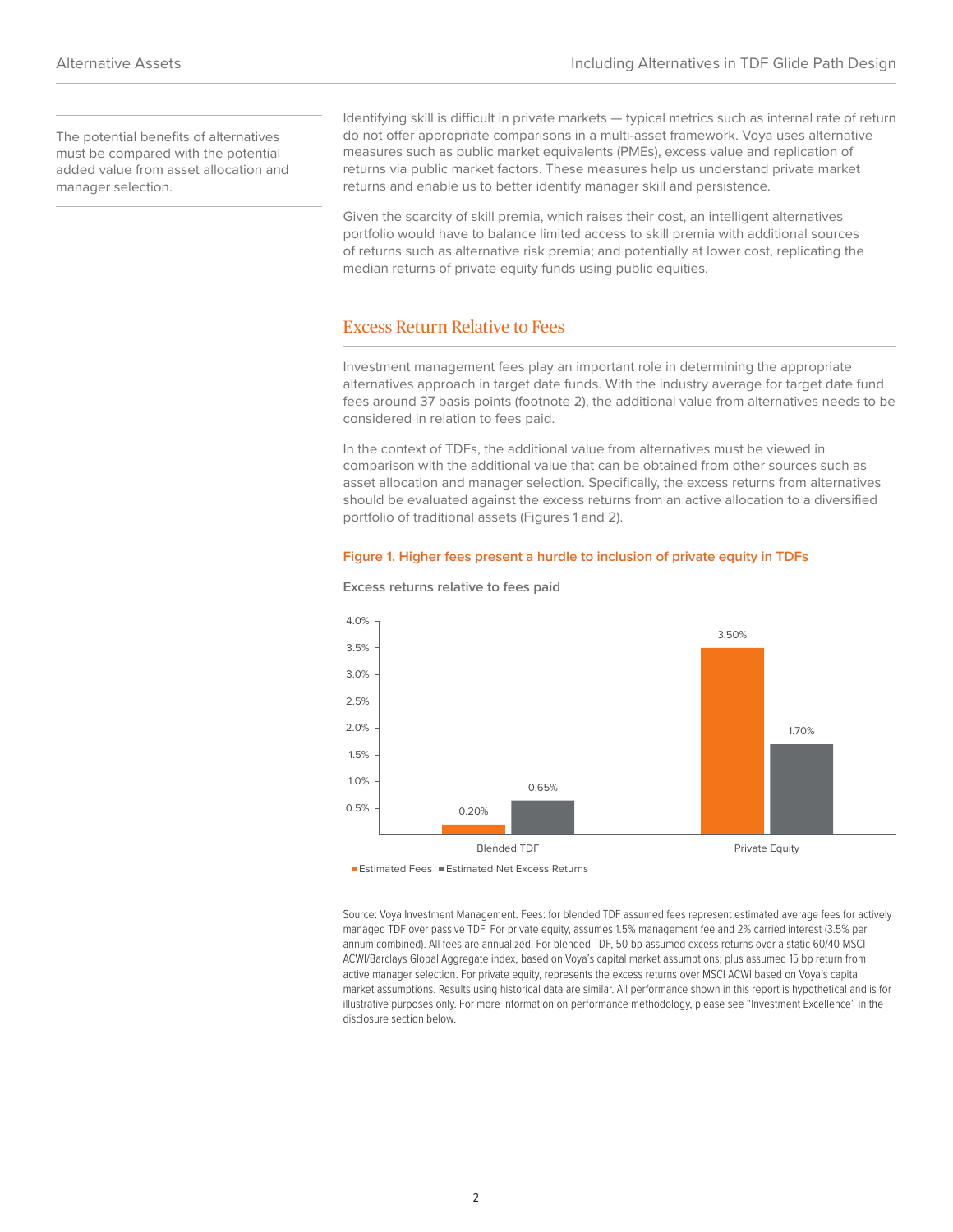### **Figure 2. For the same level of fees, private equity may fail to provide an improvement in expected returns**

**Excess expected returns for same fee budget**



Source: Voya Investment Management. This figure compares the excess returns over an index target date fund between two approaches. The first approach is to utilize a blended TDF that is assumed to cost an additional 20 bp over an index TDF, but is expected to deliver 65 bp of excess returns over the index TDF. The second approach assumes that 5.6% of an index TDF is allocated to private equity; at 5.6% allocation, the fees of the second approach are expected to match the fees paid in the first (blended) approach. All performance shown in this report is hypothetical and is for illustrative purposes only. For more information on performance methodology, please see "Investment Excellence" in the disclosure section below.

Private equity has generated value for investors. Additionally, as discussed earlier, top quartile private equity funds have been able to offer net of fee returns well in excess of public markets. However, the message from Figures 1 and 2 is that a target date fund program cannot add value by simply making an allocation to private equity. Such an approach likely would increase costs without a meaningful improvement to the target date program. Therefore, a more thoughtful approach is needed.

# Contours of a More Thoughtful Approach

A more thoughtful approach would reframe an alternatives allocation into one that balances fees paid against additional diversified returns. This can be achieved by allocating to an alternatives portfolio that balances risk premia and skill premia.

#### **Skill premia**

Skill premia may be worth paying for, but are you convinced your TDF can access enough of them? If an allocator or TDF manager has demonstrated the ability to access highly skilled private equity funds, then a concentrated allocation to a select group of top quartile managers may result in accessing valuable skill premia from private markets.

For such an allocation, however, PE manager selection is extremely important and the plan sponsor or TDF manager must have a high degree of conviction in both the PE managers and his or her ability to select top-performing managers. The abilities to source deals, secure co-investment opportunities and negotiate terms are specialized skills, without which investors risk diluting their returns and paying excess fees for average performance.

By definition, such skill premia are scarce resources. Therefore, the amount of skill premia may not be sufficient or meaningful enough to complete an alternatives allocation — the skill premia of private asset managers may need to be augmented by other sources of uncorrelated returns. We refer to these uncorrelated return sources as risk premia.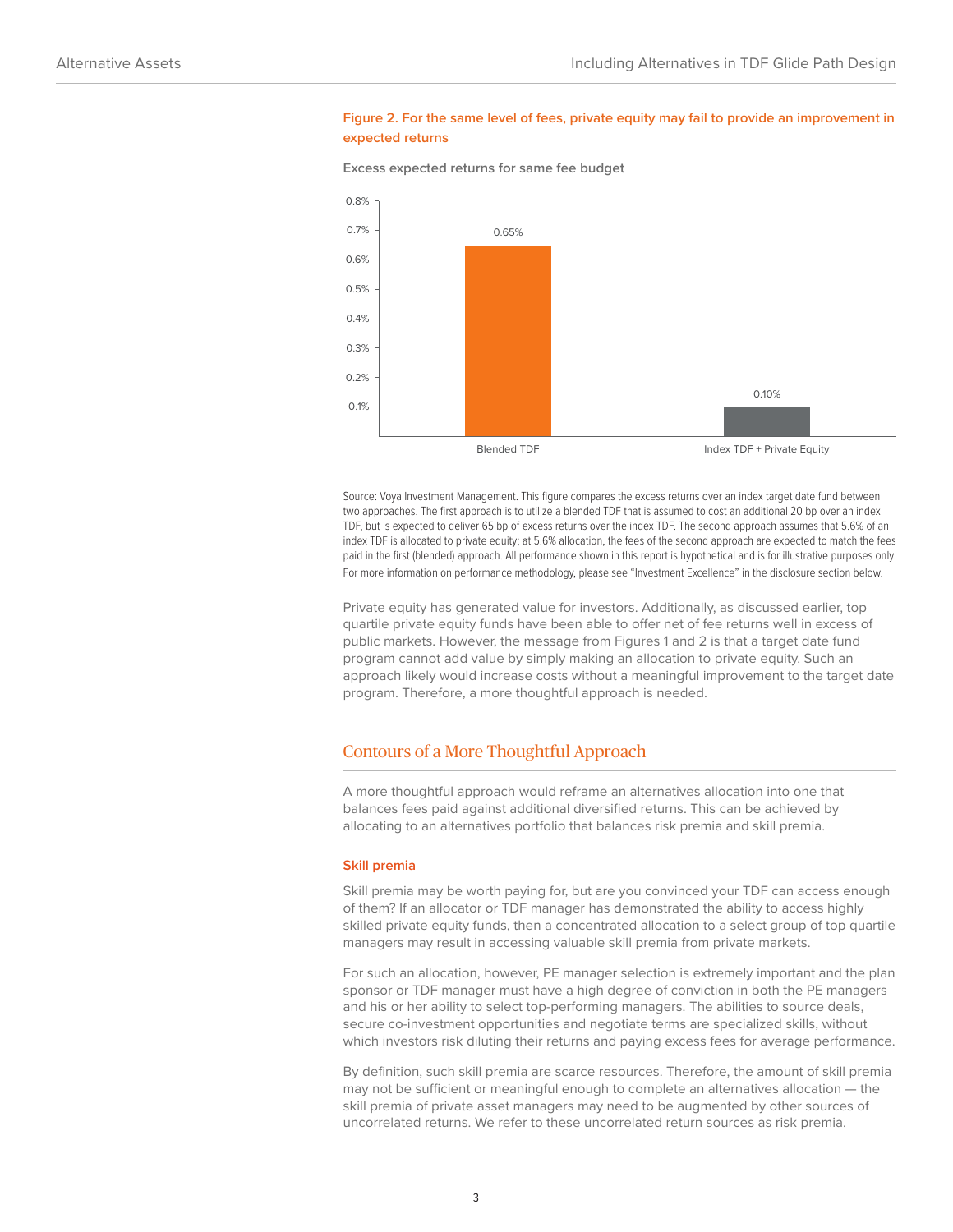#### **Risk premia**

Various studies have demonstrated that the median returns of traditional PE can be replicated by applying private market investment styles to public markets. Such an approach, known as replicated private equity (RPE), would allow target date funds to approximate the risk premia embedded in private equity without paying the high fees of PE funds. Also, the greater liquidity of replication strategies compared to PE strategies may be attractive within a TDF program.

Alternative risk premia strategies harvest returns from sources that are distinct from traditional equities, rates and credit. These strategies are used by large pension plans, sovereign wealth funds and hedge funds to generate returns — from equity, currency, commodity, volatility, rates and credit markets — that are distinct from typical equity and bond returns.

Balancing these sources of risk premia along with skill premia, where available, may result in TDF programs with higher returns but without a meaningful increase in fees. We call this approach (of combining active high conviction PE managers with replication and alternative risk premia) "intelligent alternatives."

Figure 3 compares various hypothetical TDF allocations to highlight the trade-offs between fees and excess returns. As discussed in the previous section, a traditional blended TDF approach offers higher excess returns for the same amount of incremental fees paid, e.g., 65 bp of additional returns versus 10 bp for private equity (PE) and 43 bp for intelligent alternatives given an assumed 20 bp fee budget over passive.

A blended TDF with intelligent alternatives is likely to provide the best trade-off between fees and expected returns. Assuming a TDF investor is willing to pay additional fees (let's say 20 bp) over a blended approach in order to obtain the benefit of alternatives, then combining a blended TDF approach with intelligent alts potentially can result in 100 bp of excess returns over a passive approach.

It is important to note that the fees and expected returns used here are estimates for illustrative purposes only and to highlight the relative merits of various approaches. Actual fees will vary by target date program and actual investment returns will differ from expected returns. There can be no assurance that any blended approach will perform as expected.

Voya believes that target date fees and transparency matter to plan sponsors and consultants. The value of this "thought experiment" therefore is to help decision makers compare the potential benefits of various approaches through a fee-constrained lens.



### **Figure 3. A blended TDF with intelligent alts is likely to provide the best trade-off between fees and expected returns**

■ Additional fees over passive ■ Additional expected returns

Source: Voya Investment Management. Passive assumes a passive TDF program allocated to global equities and bonds. Blend assumes a blended TDF program with active asset allocation and blend of active and passive managers. PE assumes an allocation to a diversified portfolio of PE managers. Intelligent alternatives assumes an allocation to a portfolio of high conviction active PE funds, PE replication and alternative risk premia. For each scenario, the portfolio allocations are calculated such that the fees paid across each hypothetical TDF program are similar. Additional fees over passive assume blended TDF costs 0.2% above passive TDF. Assumes PE fees of 3.5%. Assumes intelligent alts fees of 1.5%. Expected net of fee returns above passive are assumed to be 65 bp, 170 bp and 310 bp per annum, respectively, for blended, PE and intelligent alternatives. All analysis based on Voya's capital markets assumptions. All performance shown in this report is hypothetical and is for illustrative purposes only. For more information on performance methodology, please see "Investment Excellence" in the disclosure section below.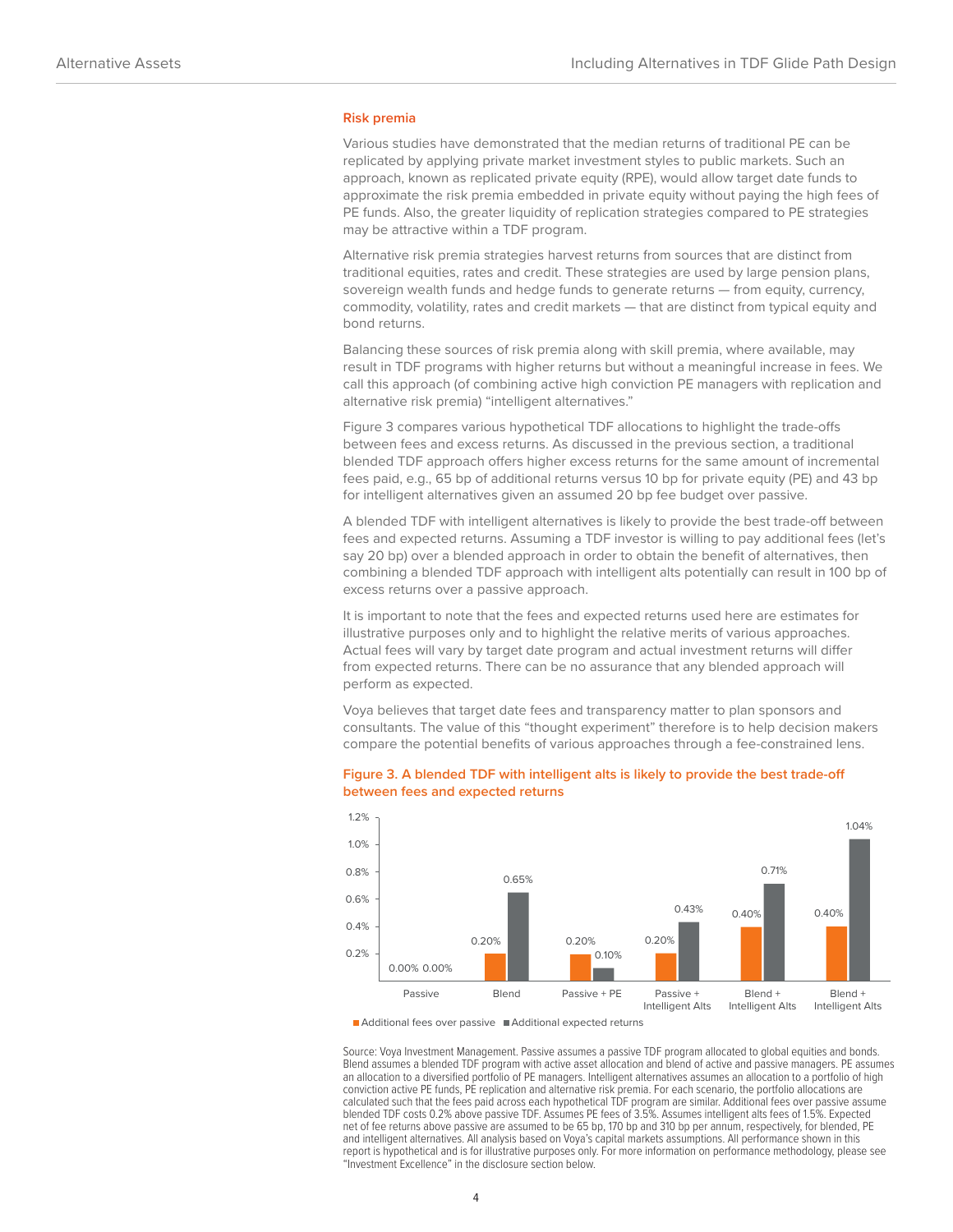## An holistic approach to alternatives seeks to balance potential returns while addressing the needs of participants at a reasonable cost.

Figure 4 illustrates a hypothetical glide path constructed utilizing our stochastic glide path model to simulate various income replacement ratio scenarios at retirement for blended target date fund allocation, with and without an "intelligent alternatives" allocation. We used a 15% allocation to intelligent alternatives for the illustration.

### **Figure 4. Hypothetical TDF glide paths without and with diversified alternatives**



Source: Voya Investment Management. Allocations are subject to change.

Illustrative Glide Path Design

# **Conclusion**

In a low return and uncertain environment, increasing potential sources of long-term return can be beneficial to individuals saving for retirement. However, a simplistic allocation to high cost alternative investments may not be the right answer.

Instead, a target date program that incorporates alternative investments needs to take a holistic view and incorporate risk premiums, skill premiums and fees paid to obtain these premiums, amongst other considerations. By balancing returns against these dimensions, a TDF can be more effective in addressing the needs of participants at a reasonable cost.

Such an approach requires going beyond conventional investment analysis, and requires a more intelligent approach to alternative investments. We welcome the opportunity to discuss how our approach to glide path design and intelligent alternatives may help sponsors better meet their obligations to plan participants.